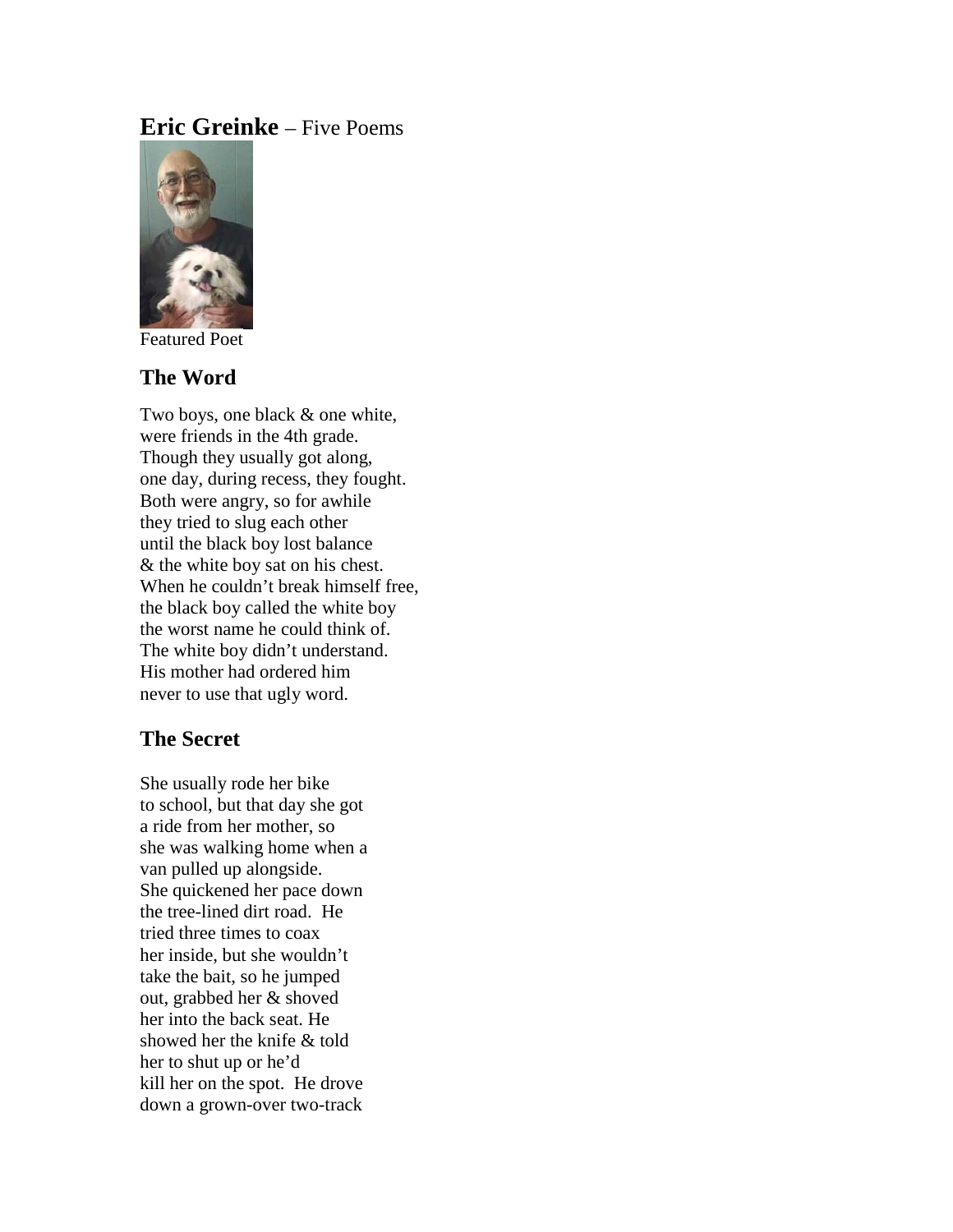to a little clearing, where he made her pull her pants down, then took photographs. When at last he let her go outside their small town, he said he'd kill her if she told. She didn't tell their secret, but her mother noticed that she began to wake up crying from scary dreams most nights & got angry over nothing. Her father said it must be hormones & wondered where the hell his sweet little girl had gone.

# **Little Doll**

Phalla had a great life growing up in Cambodia. She was her father's favorite, the most attractive of his girls. He dressed her in fine clothes & called her his little doll.

When her father died, with no one to support her, she was forced to move in with her maternal grandmother who considered her spoiled. They argued every day all summer.

Finally, to teach her a lesson, her grandmother sold her to a brothel in Kampong Som, where they stripped her & locked her in a room & raped her many times a day.

Some of the men reminded her of the way her father looked at her when he called her his little doll, but more of them made her think of the look in her grandma's eyes when she won the argument.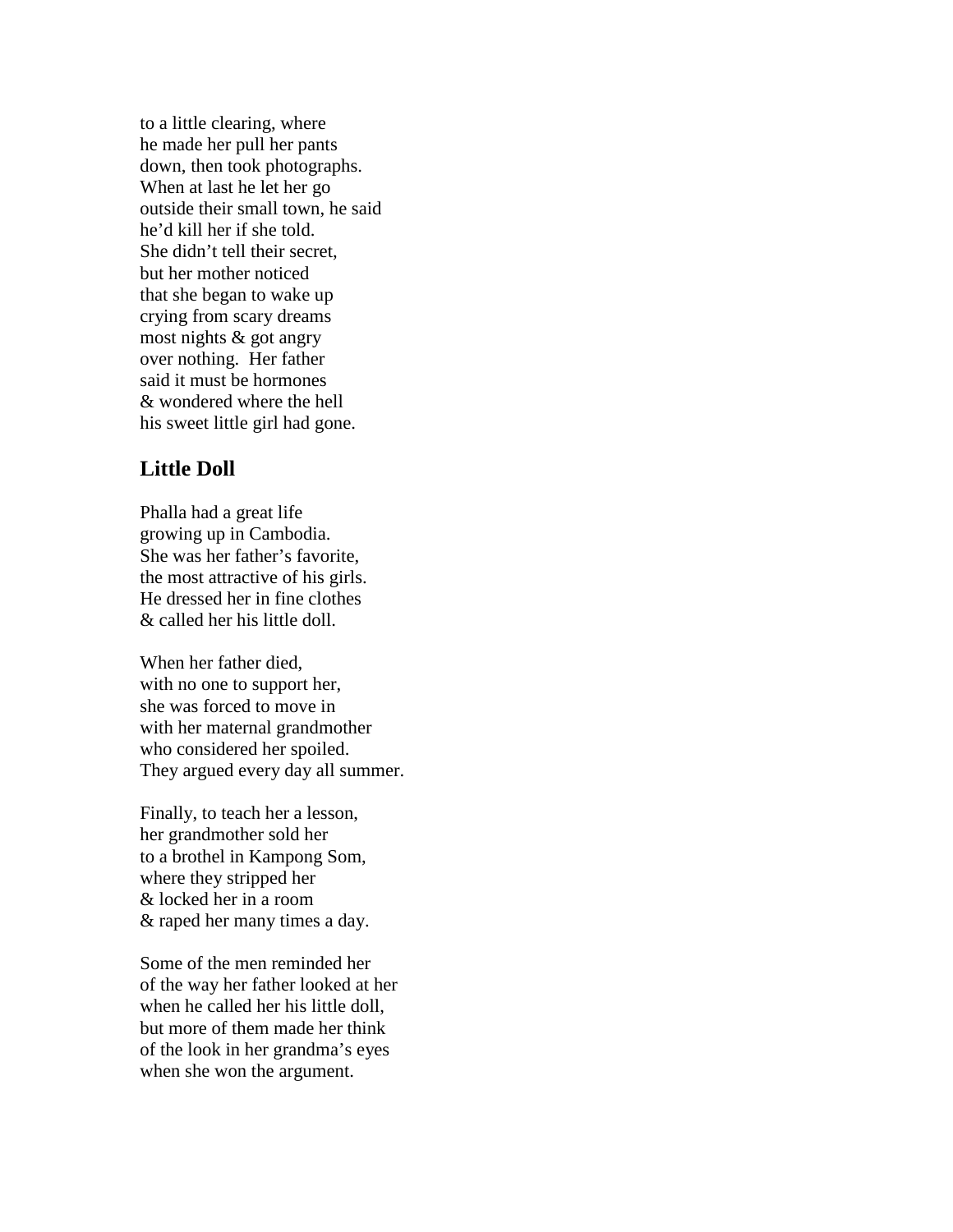## **Unforgiven**

The last time Tammy spoke to her mother she was desperate in a Utah jail. She'd phoned her mom every day that week, pleading, begging for help, for her pills. She was there for forgetting to report a change of address to her probation officer. She had gone down on a drug charge a year ago. She was bi-polar, with a history of several suicide attempts. Xanax was the only thing that kept her calm. The nurse at the jail wouldn't let her have her medication, she told her mom. "If you don't help me get my pills, you'll be the worst mother in the world." Then she hung up. Her mom called the jail. She spoke to the probation officer, who assured her that Tammy was "always closely monitored." The next day was Thanksgiving. Tammy's sister called their mother to tell her that Tammy was dead. She had hung herself in her cell. She never did get her meds. Her mother felt like the worst mother in the world, just as her lost daughter had predicted in her final desperate call.

### **That's Entertainment**

Bloody soldiers lie like sticks On a hurricane beach

Bionic limbs replace shot off Branches, grotesque woodpiles

A posse of killer clowns tunes up Guided by the grinding wheels of half-tracks

Shells scream through the morning mist Black smoke swirls over abandoned boots

Greedy leaders take a hard line Defending the borders of their minds